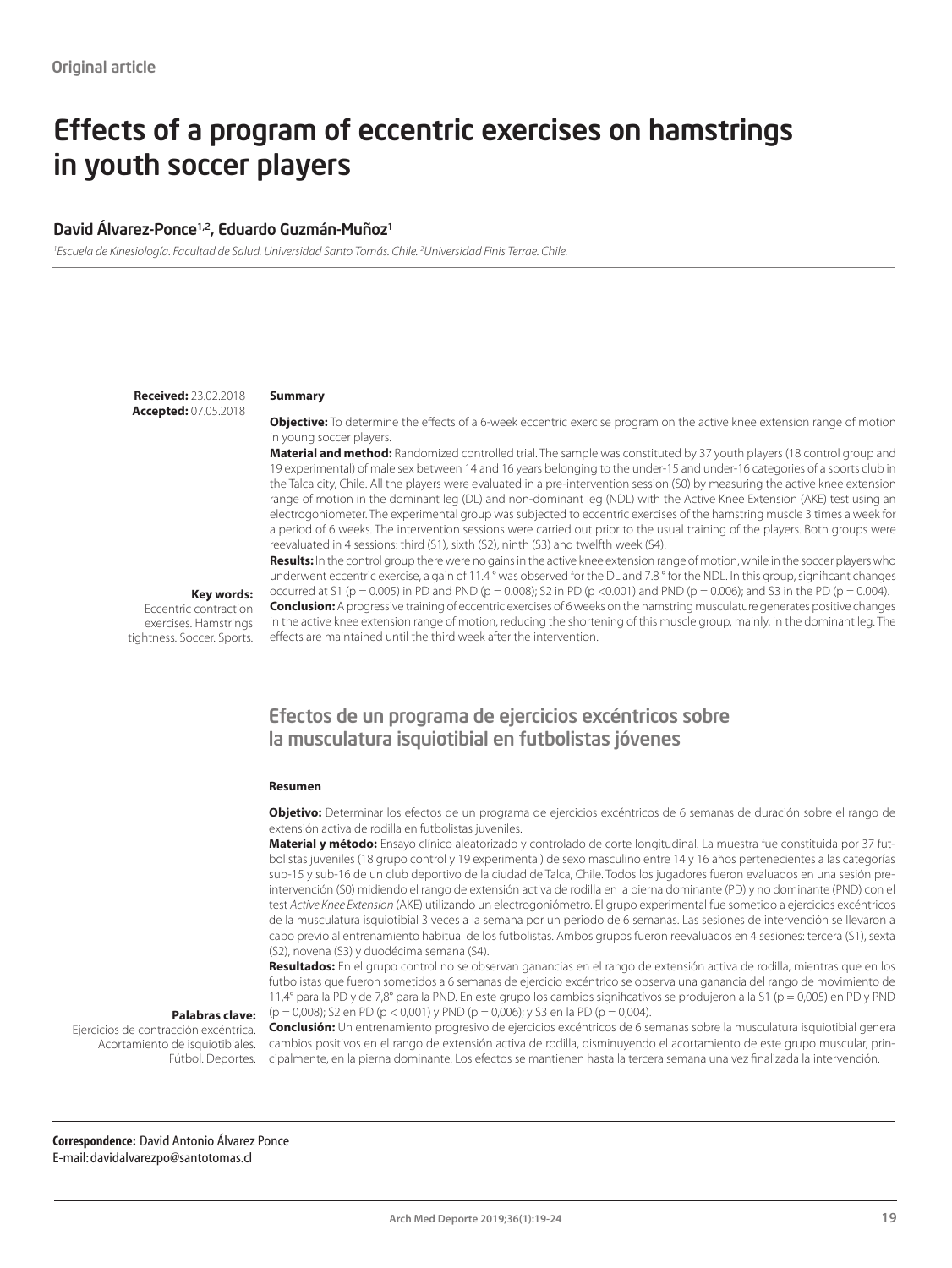# Introduction

Soccer players are constantly exposed to the risk of sustaining musculoskeletal injuries, with the lower extremity being more affected than the upper one<sup>1</sup>. Greater injury incidence has been reported for youth soccer players than for professionals during training sessions, the most common being of muscular origin<sup>2</sup>.

Hamstring injuries are as high as 37%<sup>3</sup>, accounting for between 12 to 16% of the total number of soccer-related injuries<sup>4</sup>. Current investigations indicate that approximately 12% of the total of a competition season is lost due to injuries sustained by soccer players<sup>5</sup>. It has also been reported that between 12% to 30% of players suffered re-injury within the first 2 months of returning to sport, which has led to great concern among the leading elite soccer organisations<sup>5</sup>. In this context, it has been reported that hamstring injuries have a high re-injury rate following a return to sports training, reaching 12%4.

In general, hamstring injuries primarily occur during sprinting, due to an intense and abrupt change from maximum eccentric contraction to concentric contraction during the deceleration of the knee extension6. This occurs in the final stage of the swing phase, causing a lengthening of the muscle structure associated with a load and/or contraction. The most-affected section corresponds to the biceps femoris long head, over the semitendinosus and semimembranosus muscles, due to the fact that their insertion points are the furthest away during the injury mechanism, with the myotendinous junction being the most common anatomical site of injury6.

The risk of sustaining a hamstring injury is generally multifactorial, where it has been reported that some of the extrinsic factors are associated with training while other are directly associated with competition, however it is agreed that the most common factors are related to insufficient warm-up and muscle over-exertion<sup>6,7</sup>. On the other hand, intrinsic factors include muscle fatigue, decreased strength, agonist/ antagonist strength imbalance and a lack of flexibility<sup>6-8</sup>. With regard to flexibility, its contribution to hamstring injuries is not clear, although it has been reported that shortened muscle-tendon units cause a delayed response in the adjacent muscles in the face of destabilizing situations, which could be associated with musculoskeletal injuries<sup>9-11</sup>. Specifically, with regard to hamstrings, the results were controversial and only some authors suggest a relationship between the lack of flexibility and the injury rate in soccer players during a normal season<sup>12</sup>. The differences in investigation findings could be attributed to the different evaluation methods used to measure hamstring flexibility. Hamstring flexibility tests include Straight-Leg-Raising (SLR), Sit and Reach (SR) and active knee extension (AKE). At present, the SLR is primarily intended for neurological evaluation, while the SR is considered unsuitable for hamstring evaluation due to the involvement of the lumbo-pelvic muscles in the test<sup>13</sup>. For its part, the AKE is an active mobility test that appears to be the most valid evaluation, give the fact that it can isolate the flexibility of the hamstring muscles<sup>14</sup>. This test measures the knee extension angle with a 90º hip flexion, with a system in which the femur is in the vertical

position. Due to its validity and reliability, the test has been recommended as a good tool for assessing hamstring flexibility<sup>14</sup>.

Eccentric contraction exercises could be a prevention mechanism for a range of soccer knee injuries. However, there is little information in the literature on the effects of these exercises on hamstring flexibility. It has been reported that eccentric exercises improve hamstring flexibility, increasing the active knee extension range by 1.67º in adolescents with hamstring shortening, after 6 weeks of rehabilitation, yet showing no differences with traditional muscle stretching techniques<sup>15</sup>. Moreover, it has been seen that the eccentric work of this muscle over a 6 week period, using the Nordic hamstring as the only exercise, improves the eccentric force of the muscle by 25 nm, optimising the kinematics with a more prolonged control in the Nordic hamstring fall of 5.6º and improved neuromuscular parameters during a motor task, increasing the electromyographic activity by 38%16. Increased flexibility in other muscle groups, such as the sural triceps, has been demonstrated following a program of eccentric exercise<sup>17</sup>. For their part, Ramirez-Campillo *et al.* (2015) applied a plyometric training protocol with an important eccentric component to a group of youth soccer players for six weeks, observing significant improvements in jump tests, agility, speed and flexibility of the lower extremity<sup>18</sup>. Although there are some investigations that suggest that eccentric exercise has positive effects on flexibility and other muscular parameters, the duration of this change over time has not been clearly described.

Therefore, the aim of this investigation was to determine the short and long term effect of a 6-week eccentric training program on the active knee extension range in youth soccer players.

# Material and method

This is a randomised, controlled clinical trial. Simple random sampling was used to assign the participants to either an experimental group (n=19) or control group (n=18).

### **Participants**

Of the 40 youth soccer players aged between 14 to 16 years, at a sports club in the city of Talca (Chile), 37 met the eligibility criteria described in Table 1. All participants were authorised by their legal guardians to participate in the investigation through informed consent approved by the ethics committee of the Santo Tomás University (Chile), observing the basic principles established in the Declaration of Helsinki.

#### Intervention

The investigation was conducted at the sports club's training field during the competitive period of the 2016 Clausura Tournament, comprising 15 dates with one match each weekend. Both groups (control and experimental) performed their normal soccer training for 5 days a week, consisting in warm-up, physical exercise, technical work, cooldown and stretches, in accordance with a program developed by the physical preparation team. The training sessions lasted 90 min. For 3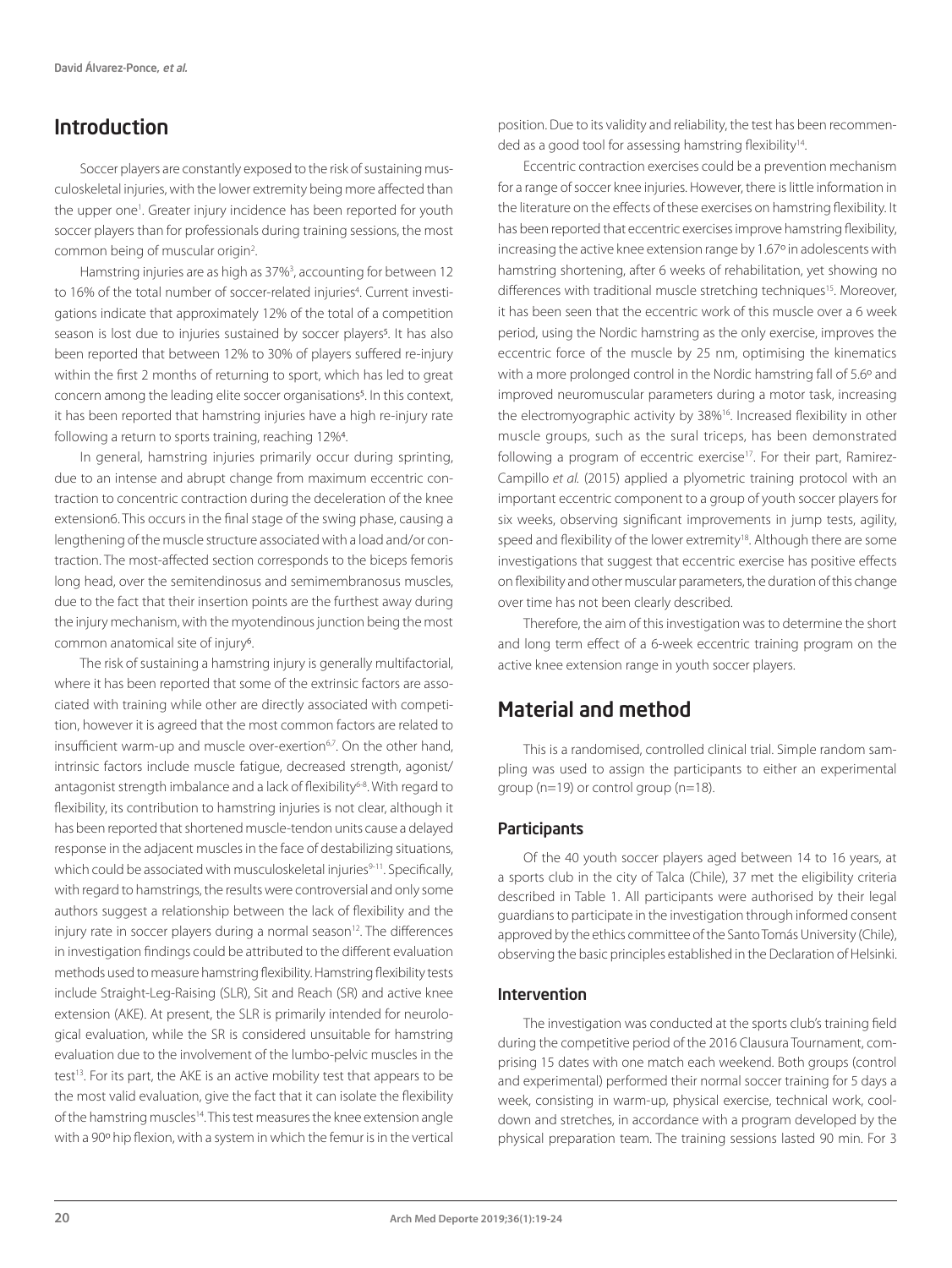#### **Table 1. Eligibility criteria of participants.**

#### **Inclusion criteria**

- Male soccer players.
- Aged between 14 to 16 years.
- Shortening of hamstring muscles greater than 20º of the active knee extension range in at least one extremity.
- Approval of informed consent by the guardian.

#### **Exclusion criteria**

- Hamstring muscle tears, 2 months prior to the investigation.
- LL surgery, 6 months prior to the investigation.
- LL injuries requiring prolonged knee immobilization 1 month prior to the study.
- Musculoskeletal LL injury during the study, making it impossible to continue with the same.

LL: lower limb.

days a week (Monday, Wednesday and Friday), the experimental group was called 15 minutes before training and put through a program of eccentric hamstring exercises directed by a kinesiologist. Prior to this, a 1,000 m warm-up was made at a gentle jog (maximum level 4 according to the modified Borg scale). The design of the eccentric exercises was based on previous experience provided by the literature 6,19-21, with a rest of 1 minute between each set and applied for a 6-week period<sup>15-17</sup> (Table 2 and Figure 1).

#### Study variable

The 37 participants in the trial underwent the measurement of the degree of hamstring shortening through the active knee extension range of the AKE test<sup>14</sup> and measured with an electrogoniometer (Pasco®, Santiago, Chile) for the dominant leg (LD) and non-dominant leg (NDL), determined by the kicking leg. The measurement was taken with the subjects positioned in supine recumbency on a mattress with the hips

#### **Table 2. Guideline for hamstring eccentric contraction exercises.**

| Week 1                                      | Week <sub>2</sub>                                            | Week 3                                                        |  |
|---------------------------------------------|--------------------------------------------------------------|---------------------------------------------------------------|--|
| Bipedal deadweight                          | Unipedal deadweight                                          | Unipedal deadweight                                           |  |
| $(3 \times 10$ rep)                         | $(3 \times 8$ rep)                                           | $(3 \times 12$ rep)                                           |  |
| Controlled kick                             | Controlled kick                                              | Against manual resistance                                     |  |
| $(3 \times 8$ rep)                          | $(3 \times 12$ rep)                                          | $(3 \times 8$ rep)                                            |  |
| Week 4                                      | Week <sub>5</sub>                                            | Week 6                                                        |  |
| Against manual resistance                   | <b>Nordic</b>                                                | <b>Nordic</b>                                                 |  |
| $(3 \times 12$ rep)                         | $(3 \times 8$ rep)                                           | $(3 \times 10$ rep)                                           |  |
| <b>Nordic</b><br>$(3 \times 6 \text{ rep})$ | Supine with ball<br>Swiss ball bipedal<br>$(3 \times 8$ rep) | Supine with ball<br>Swiss ball bipedal<br>$(3 \times 12$ rep) |  |

Rep: repetitions

**Figure 1. Eccentric hamstring exercises applied to the experimental group. a) bipedal deadweight. b) controlled kick, c) unipedal deadweight, d) against manual resistance, e) Nordic, f) supine with bipedal Swiss ball.** 



and knees bent at 90º, with the legs resting on a box with handles and a roll under the knees to maintain the femur vertical. The electrogoniometer was positioned with the fulcrum on the inter articular side of the knee, the fixed arm directed at the greater trochanter of the femur and the mobile arm at the lateral malleolus of the ankle, according to the criteria established by the *American Academy of Orthopaedic Surgeons*  (AAOS). The measurements were taken over 5 sessions: pre-intervention (SO), third week (S1) sixth week (S2), ninth week (S3) and twelfth week (S4). S3 and S4 were made in the third and sixth post-intervention week respectively.

#### Statistical analysis

The GraphPadPrism 6.0 program was used for the statistical analysis. The average and standard deviation were considered to describe the general characteristics of the sample (age, weight, height and BMI). To describe the active knee extension range, the median, minimum and maximum values were used. The normality distribution and the homogeneity of variance were calculated using *the Shapiro-Wilk* and *Levenetests respectively. The Kruskall Wallis* nonparametric test was applied to determine differences in the active knee extension range, for the experimental group and the control group. *Dunn's post hoc* test was used to determine the differences between each of the measurements. For all the analyses, a significant value of 0.05 was considered.

# **Results**

Of the 37 players selected, 30 completed the study (15 from the experimental group and 15 from the control group). The baseline characteristics of the soccer players taking part in the investigation are given in Table 3. It should be pointed out that the footballers taking part in the test primarily demonstrated right-leg dominance (93.4% control group and 80% experimental group) and only a small proportion had left leg dominance (6.6% control group and 20% experimental group).

For the control group of youth soccer players that are part of the under 15 and 16 categories, no significant differences were observed in the active knee extension range measured with the AKE test during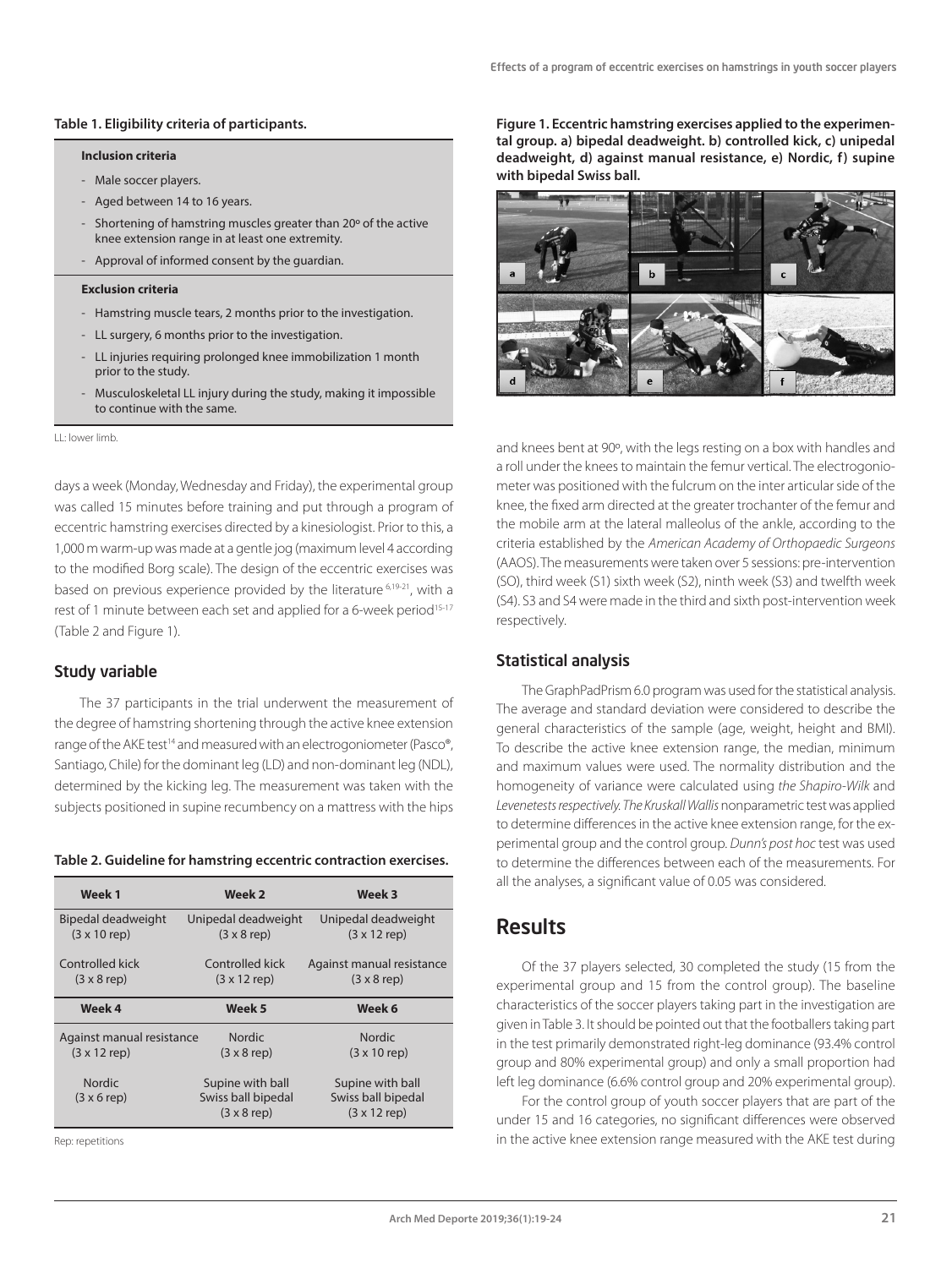| Table 3. Baseline characteristics of the sample (mean and standard |
|--------------------------------------------------------------------|
| deviation).                                                        |

| <b>Characteristic</b> | Control $(n=15)$<br>mean (SD) | Experimental (n=15)<br>mean (SD) |
|-----------------------|-------------------------------|----------------------------------|
| Age (years)           | 15.00 (0.85)                  | 15.07 (0.80)                     |
| Body weight (kg)      | 65.49 (7.18)                  | 61.8(4.75)                       |
| Bipedal height (m)    | 1.72(0.06)                    | 1.70(0.06)                       |
| BMI $(kq/m2)$         | 22.03 (1.45)                  | 21.33 (1.49)                     |

SD: standard deviation; BMI: body mass index; kg: kilograms; m: metres.

the intervention and follow-up for both the  $DL$  ( $p = 0.314$ ) and the NDL  $(p = 0.309)$  (Table 4). For the experimental group, an increase in the active knee extension range was observed for the DL ( $p = 0.0001$ ) and for the NDL (p = 0.0014). The *post hoc* test (*Dunn's* test) revealed the following significant differences for the DL: S0 vs S1 (p = 0.005), S0 *vs* S2 (p < 0.001), S0 *vs* S3 (p = 0.004), S2 *vs* S4 (p = 0.001). For the NDL, differences were found in the following comparisons: S0 *vs* S1 (p = 0.008), and S0 *vs* S2  $(p = 0.006$  (Table 4).

# **Discussion**

The main finding of this investigation shows a positive effect of the eccentric contraction exercises on the muscle length of the hamstring group, as evidenced by an increase in the active knee extension range and quantified through the AKE test with electrogoniometry in youth soccer players (14-16 years) with muscle shortening. This increase in range was achieved following 6 weeks of progressive training with regard to volume, intensity and difficulty, with 3 sessions a week. These results are similar to those obtained by Brughelli *et al.* (2010), who, after an intervention period of 4 weeks, concluded that the eccentric contraction exercises managed to increase the knee range and to lengthen the hamstring muscle in professional male soccer players<sup>20</sup>. These results are similar to those reported by Mahieu *et al.* (2008) with a 6-week training session on calf muscles with 64 voluntary healthy subjects of both sexes and with an average age of 22 years<sup>17</sup>. Exercises of this type have been shown to generate changes in strength, kinematics and neuromuscular parameters in sedentary subjects16, while in football it has been indicated as a good tool to prevent hamstring injuries<sup>22,23</sup>.

The changes in the active knee extension range caused by eccentric exercise could be due to a change in the passive stiffness at the myotendinous junction<sup>24</sup>. It is put forward that increased actin and myosin cross-bridging causes an increase in the calcium ions present in the muscle fibres; these ions are related to the rupture of the muscle cell membrane24,25. The process to repair the micro-damage generated by eccentric exercise would cause a restructuring of the connective tissue, increasing the stiffness<sup>24</sup>. However, it is thought that, when the eccentric exercise is repeated for a minimum period of 6 weeks, the passive muscle-tendon stiffness decreases and transfers part of the mechanical restriction of the tendon to the muscle, increasing the series elastic components of the muscle and tendon, improving the muscle length<sup>17,24,26</sup>. Coincidentally, the principal active knee extension range changes in our study are observed in the sixth week of intervention.

It has been reported that an adequate muscle length is one of the principal factors that protect against soft tissue injuries, primarily strains that alter the integrity of the connective tissue and related vascular structures, leading to muscle fibre damage<sup>26</sup>. An optimal length of the hamstring muscles could maintain an adequate amount of sarcomere or contractile units, in parallel and in series, directly influencing the cross-sectional area and permitting a greater recruitment of fibres from this muscle group. This would permit an adequate length-tension relationship and an increase in the lever arm, favouring greater strength production27,28.

Van Doormaal *et al.* (2017), reported that there was no relationship between the lack of flexibility and a risk of injury, measured with the *sit and reach test*29. However, it has been demonstrated that this test is unable to individualise the hamstring muscles from the lumbopelvic muscles<sup>13</sup>. For this reason, it was decided to use the AKE test in this study in order to indirectly assess the hamstring flexibility, due to the fact that, in soccer it has been demonstrated that an adequate assessment of flexibility could be a useful injury prediction tool and that even flexibility work could be an injury prevention strategy<sup>30</sup>.

On the other hand, it was observed that, 6 weeks after intervention, the DL or kicking leg had a greater change in the AKER (11.4°) than the

| Table 4. Values in degrees for the active knee extension range during the evaluation weeks. |  |  |
|---------------------------------------------------------------------------------------------|--|--|
|                                                                                             |  |  |

| <b>Measurement sessions</b> | Control $(n=15)$<br>median (min-max) |                     |                   | Experimental (n=15)<br>median (min-max) |
|-----------------------------|--------------------------------------|---------------------|-------------------|-----------------------------------------|
|                             | <b>DL</b>                            | <b>NDL</b>          | <b>DL</b>         | <b>NDL</b>                              |
| S <sub>0</sub>              | $21.2(16.8 - 44.7)$                  | $25.2(18.2 - 44.7)$ | $27.9(21.1-37.3)$ | 27.4 (17.5-44.1)                        |
| S <sub>1</sub>              | $24.7(18.2 - 43.1)$                  | $28.7(20.9 - 37.2)$ | $20.2(13.1-42.1)$ | 19.9 (12.3-41.9)                        |
| S <sub>2</sub>              | $23.6(17.9 - 36.4)$                  | $26.7(19.9 - 37.9)$ | 16.5 (13.9-23.4)  | 19.6 (10.3-24.8)                        |
| S <sub>3</sub>              | $23.9(18.8 - 43.9)$                  | $28.1(21.2 - 37.8)$ | 20.1 (14.3-33.0)  | 21.2 (13.4-33.7)                        |
| S <sub>4</sub>              | $24.3(17.6 - 38.1)$                  | $27.5(20.8 - 38.4)$ | 23.6 (19.3-33.2)  | 23.1 (17.9-36.4)                        |

S0: Initial evaluation (pre-intervention); S1: evaluation third week (halfway through intervention); S2: evaluation sixth week (end of intervention); S3: evaluation ninth week (third week of monitoring); S4: evaluation twelfth week (sixth week of monitoring); Min: minimum value; max: maximum value; DL: dominant leg; NDL: non-dominant leg.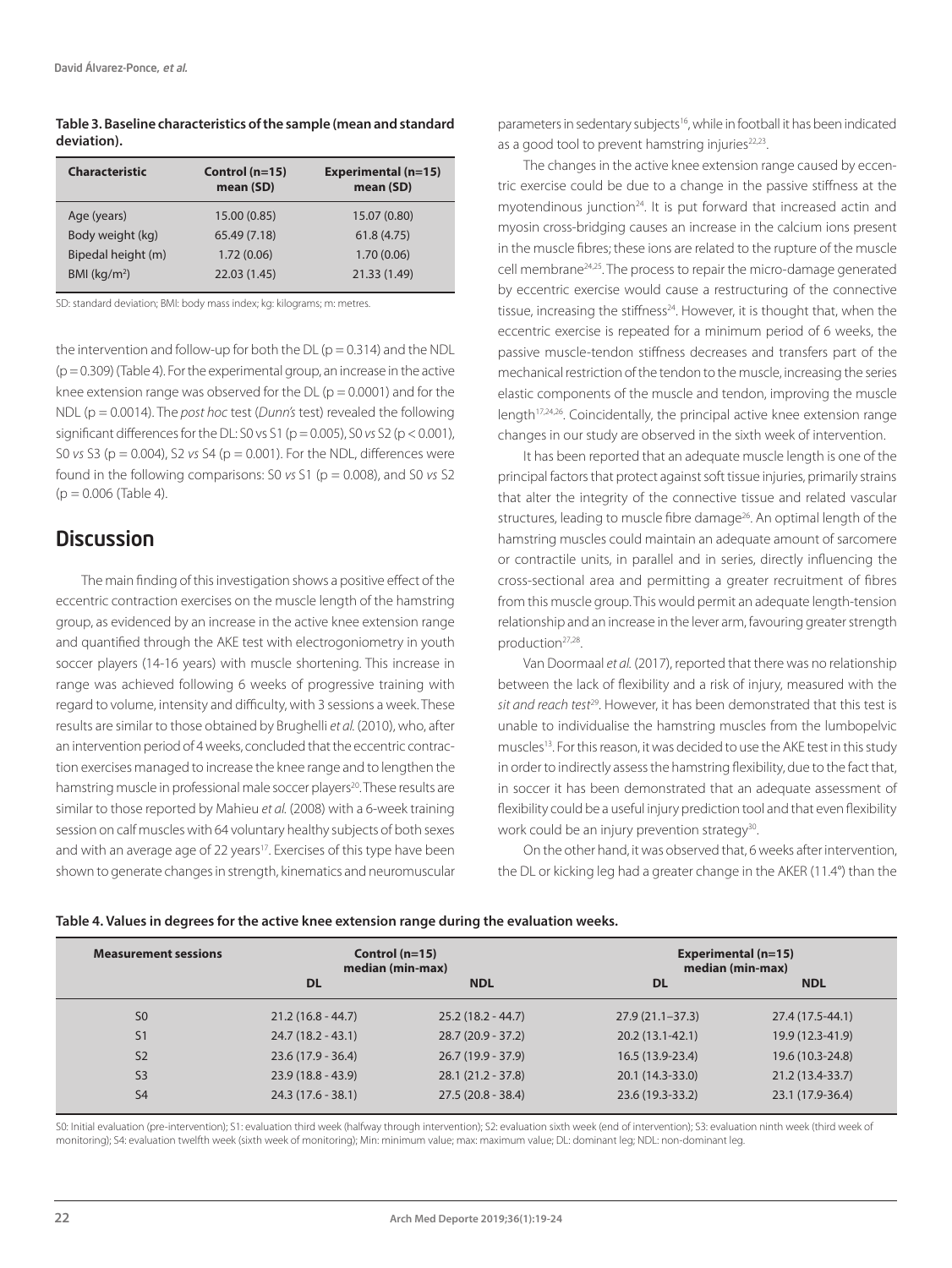non-dominant leg (7.8°). Although it has been reported that the kicking leg is subject to a greater number of muscle injuries in soccer players<sup>31</sup>, there is little evidence that compares the results of eccentric exercise between the DL and NDL. The results obtained in this investigation could be explained by the greater neuromuscular adaptation of the dominant leg, as it is constantly used.

In this investigation, the changes start to appear in both legs during the third week of intervention, and this coincides with the changes and architectural adaptations reported for hamstrings (primarily in the fascicle length) from that week onwards with eccentric exercises<sup>32</sup>. On the twelfth week of assessment, no differences were observed in either leg, in relation to the initial assessment, indicating that after 6 weeks of monitoring, during which the players continued with their training and sport competition as usual, the effects achieved in muscle length, caused by eccentric exercise in this study group, were lost. This is contrary to what is maintained by Brughelli *et al.* (2009), who indicates that the effects of eccentric exercise can be maintained for 23 weeks after intervention. However, his investigation was conducted on soccer players with a history of recurrent hamstring injuries and not on players with shortening<sup>20</sup>. Moreover, the activity of the soccer players during these 23 weeks is not sufficiently clear. On the other hand, this investigation specified that the players continued with their training sessions and normal competition matches during the 6 weeks following the intervention. Due to the differences of findings from one investigator to another, it would be interesting to determine the precise moment at which the beneficial effects of the eccentric contraction exercise disappear, an exercise which has been shown to be an active participant in the prevention of sport injuries<sup>6</sup>. This would make it possible to establish the frequency with which these exercises need to be performed in soccer training in order to avoid the shortening of the hamstring muscles, injuries and re-injuries. An investigation reported that a high-intensity plyometric training program performed twice a week could be implemented as a substitute for some exercises within regular soccer practice during the season, given the fact that it was determined that the inclusion of this type of exercises in youth soccer players improved explosive and strength performance in comparison with an isolated soccer training session<sup>33</sup>. Therefore, eccentric exercises could be beneficial not only in the rehabilitation of injured soccer players but also in the regular training of athletes as a method to prevent injuries and improve sport performance.

The limitations of this study include the fact that the sample only considers players from a specific soccer club and excludes the lack of complementary evaluations such as the measurement of the eccentric force through an isokinetic machine, which has been used in prior studies. Despite this, it is important to emphasise that this study was controlled and randomised, strengthening the methodological quality of the investigation.

In conclusion, a progressive intervention of eccentric exercises for the hamstring muscles for a period of 6 weeks, performed during the soccer competition season, generates positive changes in the active

knee extension range in youth soccer players, reducing the hamstring shortening. These changes were principally evident in the kicking leg, where their effect was maintained for 3 weeks following the intervention. Due to the potential benefits of eccentric exercises on muscle length, it is recommended to include these exercises in the flexibility programs applied to soccer players. This could also reduce the risk of injury and enhance athletic performance.

#### Conflict of interest

The authors do not declare a conflict of interest.

# **Bibliography**

- 1. Cheron C, Le Scanff C, Leboeuf-Yde C. Association between sports type and overuse injuries of extremities in adults: a systematic review. *Chiropr Man Ther.* 2017;25:1-10.
- 2. Cheron C, Le Scanff C, Leboeuf-Yde C. Association between sports type and overuse injuries of extremities in children and adolescents: a systematic review. *Chiropr Man Ther.* 2016;24:1-10.
- 3. Ekstrand J, Hagglund M, Walden M. Epidemiology of Muscle Injuries in Professional Football (Soccer). *Am J Sports Med*. 2011;39(6):1226-32.
- 4. Woods C, Hawkins RD, Maltby S, Hulse M, Thomas A, Hodson A. The Football Association Medical Research Programme: an audit of injuries in professional football - analysis of hamstring injuries*. Br J Sports Med.* 2004;38(1):36-41.
- 5. Ekstrand J, Hagglund M, Walden M. Injury incidence and injury patterns in professional football: the UEFA injury study. *Br J Sports Med*. 2011;45(7):553-8.
- 6. Sherry MA, Best TM, Silder A, Thelen DG, Heiderscheit BC. Hamstring Strains: Basic Science and Clinical Research Applications for Preventing the Recurrent Injury. *Strength Cond J.* 2011;33(3):56-71.
- 7. van Beijsterveldt AMC, van de Port IGL, Vereijken AJ, Backx FJG. Risk Factors for Hamstring Injuries in Male Soccer Players: A Systematic Review of Prospective Studies. *Scand J Med Sci Sports*. 2013;23(3):253-62.
- 8. Clark RA. Hamstring injuries: Risk assessment and injury prevention. *Ann Acad Med Singapore.* 2008;37(4):341-6.
- 9. Mendez-Rebolledo G, Guzman-Munoz E, Gatica-Rojas V, Zbinden-Foncea H. Longer reaction time of the fibularis longus muscle and reduced postural control in basketball players with functional ankle instability: A pilot study. *Phys Ther Sport.* 2015;16(3):242-7.
- 10. Guzmán-Muñoz E, Mendez-Rebolledo G, Gatica-Rojas V. Retraso de la latencia de activación de los músculos de cadera y rodilla en individuos con acortamiento de la banda iliotibial. *Fisioterapia*. 2017;39(3):116-21.
- 11. Guzmán-Muñoz E, Concha-Cisternas Y. Retraso de la latencia de activación de los músculos vasto medial oblicuo y vasto lateral en individuos con síndrome de dolor patelofemoral. *MHSALUD.* 2016;13(2):1-11.
- 12. Witvrouw E, Danneels L, Asselman P, D'Have T, Cambier D. Muscle flexibility as a risk factor for developing muscle injuries in male professional soccer players - A prospective study. *Am J Sports Med.* 2003;31(1):41-6.
- 13. Bennell K, Tully E, Harvey N. Does the toe-touch test predict hamstring injury in Australian Rules footballers?. *Aust J Physiother.* 1999;45(2):103-9.
- 14. Hamid MSA, Ali MRM, Yusof A. Interrater and Intrarater Reliability of the Active Knee Extension (AKE) Test among Healthy Adults. *J Phys Ther Sci.* 2013;25(8):957-61.
- 15. Nelson RT, Bandy WD. Eccentric training and static stretching improve hamstring flexibility of high school males. *J Athl Train*. 2004;39(3):254-8.
- 16. Delahunt E, McGroarty M, De Vito G, Ditroilo M. Nordic hamstring exercise training alters knee joint kinematics and hamstring activation patterns in young men. *Eur J Appl Physiol.* 2016;116(4):663-72.
- 17. Mahieu NN, McNair P, Cools A, D'Haen C, Vandermeulen K, Witvrouw E. Effect of eccentric training on the plantar flexor muscle-tendon tissue properties. *Med Sci Sports Exerc*. 2008;40(1):117-23.
- 18. Ramírez-Campillo R, Meylan CM, Álvarez-Lepín C, Henriquez-Olguín C, Martinez C, Andrade DC, *et al*. The effects of interday rest on adaptation to 6 weeks of plyometric training in young soccer players. *J Strength Cond Res*. 2015;29(4):972-9.
- 19. Seagrave III RA, Perez L, McQueeney S, Toby EB, Key V, Nelson JD. Preventive effects of eccentric training on acute hamstring muscle injury in professional baseball. *Orthop J Sports Med.* 2014;2(6):2325967114535351.